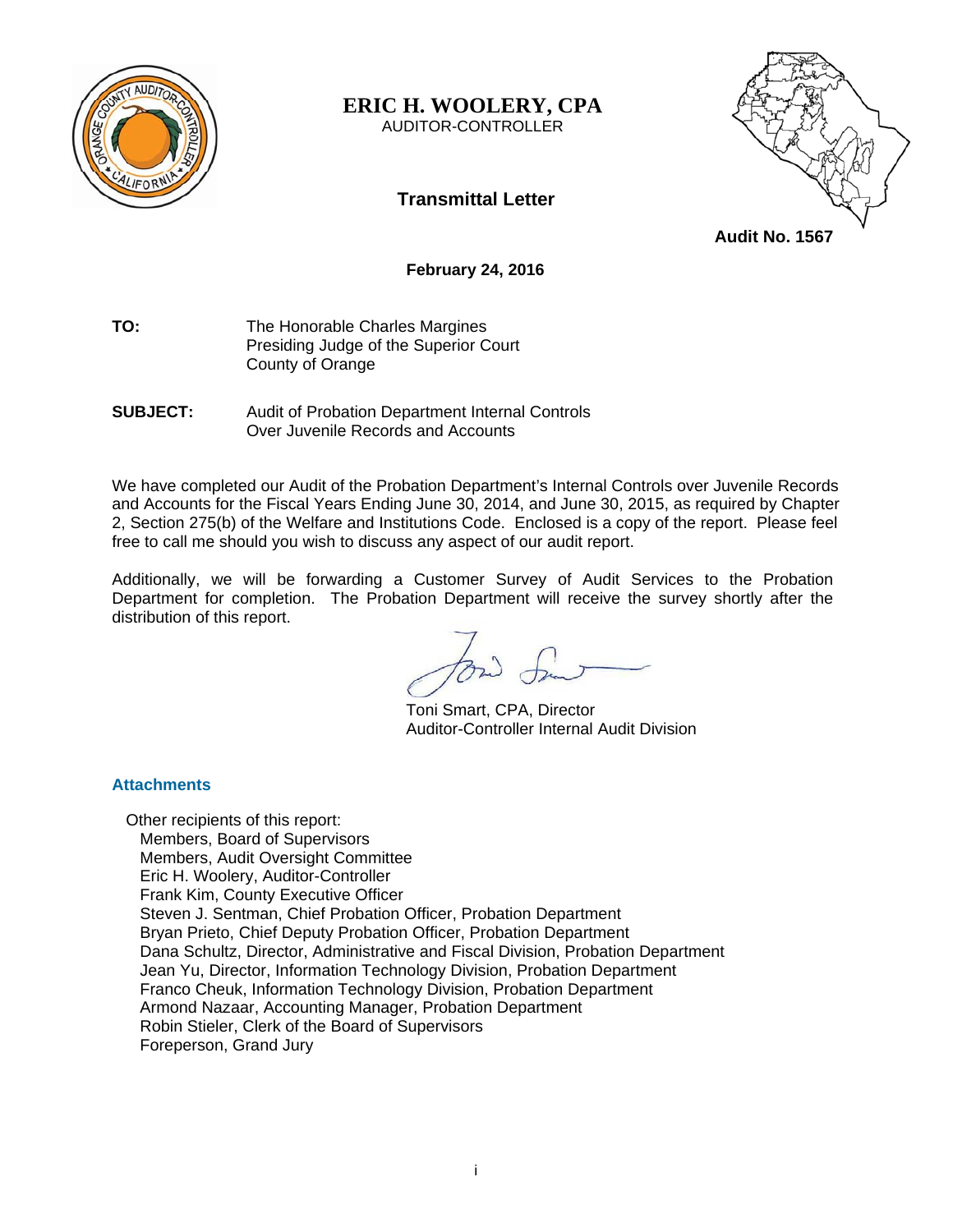

# *Audit of Probation Department Internal Controls Over Juvenile Records and Accounts Audit No. 1567*

**For the two fiscal years ending June 30, 2014, and June 30, 2015**

| <b>Transmittal Letter</b>                                                                    | j.             |
|----------------------------------------------------------------------------------------------|----------------|
| <b>Independent Auditor's Report</b>                                                          | 1              |
| <b>OBJECTIVES</b>                                                                            | $\mathbf{2}$   |
| <b>RESULTS</b>                                                                               | $\mathbf{2}$   |
| <b>BACKGROUND</b>                                                                            | $\mathbf{2}$   |
| <b>SCOPE AND METHODOLOGY</b>                                                                 | 3              |
| <b>FOLLOW-UP PROCESS</b>                                                                     | 3              |
| <b>MANAGEMENT'S RESPONSIBLITIES FOR INTERNAL CONTROLS</b>                                    | 3              |
| <b>Detailed Findings, Recommendations and Management Responses</b>                           |                |
| Finding No. 1 – IPFS Set-Up of Two Juvenile Cases was not Timely<br><b>(Control Finding)</b> | 5              |
| Finding No. 2 - IPFS User with Conflicting Roles<br><b>(Significant Control Weakness)</b>    | 6              |
| <b>ATTACHMENT A: Report Item Classifications</b>                                             | $\overline{7}$ |
| <b>ATTACHMENT B: Probation Management Responses</b>                                          | 8              |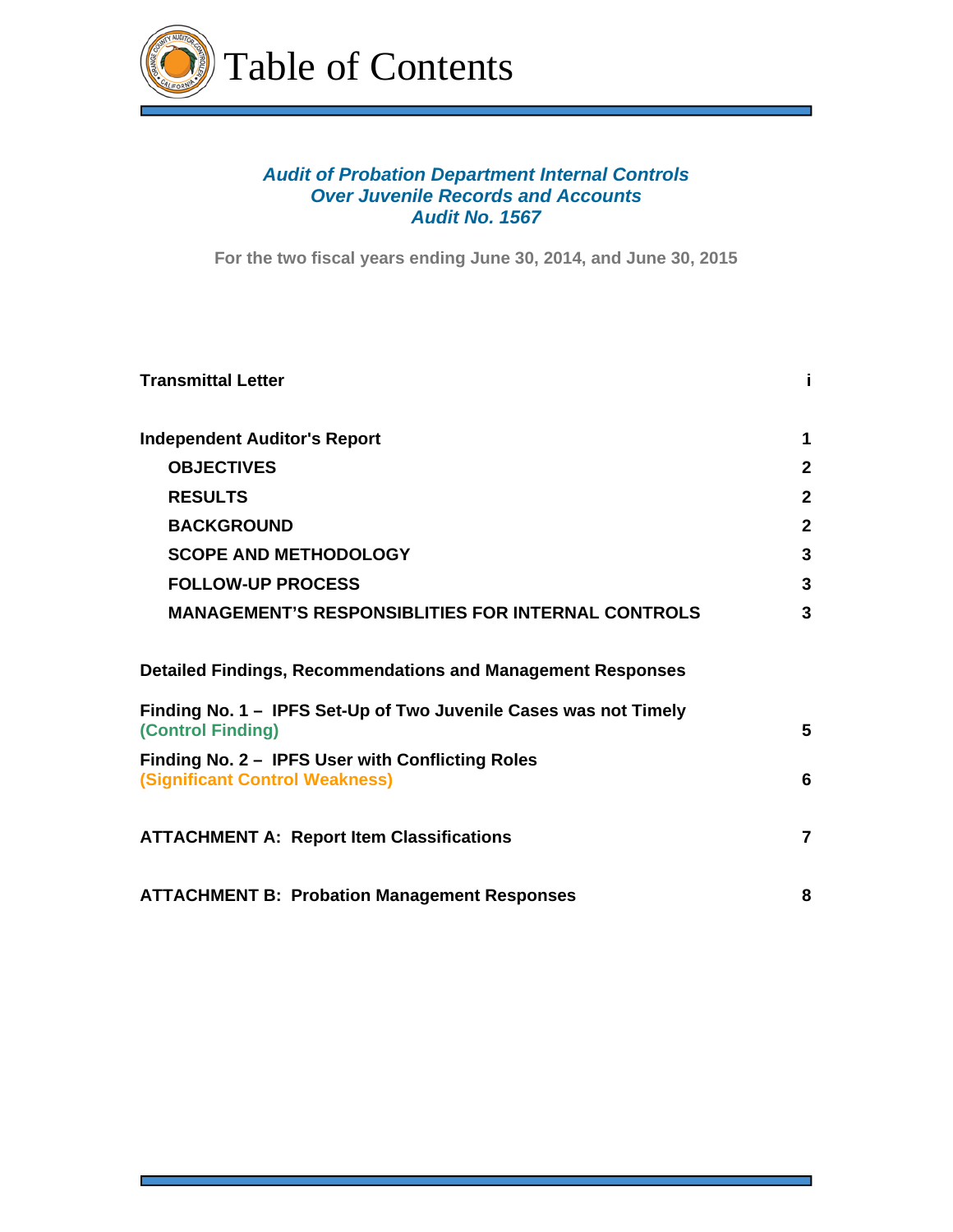

February 24, 2016

The Honorable Charles Margines Presiding Judge of the Superior Court County of Orange

We have completed an audit of the Juvenile Division's books and accounts for the Orange County Probation Department (Probation) for the fiscal years ending June 30, 2014, and June 30, 2015, as required by Chapter 2, Section 275(b) of the Welfare and Institutions Code. Our audit included an evaluation of Probation's internal controls and processes relating to disbursements, case file set-up of juvenile probation cases, and selected information technology application controls to ensure the integrity, confidentiality, and availability of information system resources as they relate to Probation's financial system, known as the Integrated Probation Financial System. Our audit was performed in accordance with *Government Auditing Standards* issued by the Comptroller General of the United States for the purpose of evaluating the adequacy and effectiveness of internal controls. We believe that our audit provides a reasonable basis for our opinion.

Probation's management is responsible for establishing and maintaining a system of prudent internal controls. In fulfilling this responsibility, estimates and judgments by management are required to assess the expected benefits and related costs of control procedures. The objectives of a system are to provide management with reasonable but not absolute assurance that assets are safeguarded against loss from unauthorized use or disposition and transactions are executed in accordance with management's authorization and recorded properly. This audit enhances but does not substitute for Probation's continuing emphasis on control activities and self-assessment of control risk.

Because of inherent limitations in any system of internal control, errors or irregularities may nevertheless occur and not be detected. Also, projection of any evaluation of the system to future periods is subject to the risk that procedures may become inadequate because of changes in conditions or that the degree of compliance with the procedures may deteriorate. Our audit, performed for the limited purpose described above, would not necessarily disclose all material weaknesses in Probation's operating procedures, accounting practices, and compliance with County policy as they relate to the internal controls over Probation's books and accounts.

Based on our audit, Probation's internal controls over its books and accounts relating to juveniles are generally adequate and effective to ensure management's goals and objectives are accomplished in accordance with Chapter 2, Section 275(b) of the Welfare and Institutions Code. We did not note any material weaknesses during the audit. However, we did note two areas where internal controls should be strengthened, and these issues are discussed in the Detailed Findings, Recommendations, and Management Responses section of this report. The responses from Probation Department Management have been included for the recommendations, and the complete text of their responses has been appended to the report.

We appreciate the courtesy and cooperation extended to us by the personnel of the Probation Department during our audit. If we can be of further assistance, please contact me at directly at (714) 834-5442 or Nancy Ishida, Senior Audit Manager at (714) 796-8067.

 Toni Smart, CPA, Director Auditor-Controller Internal Audit Division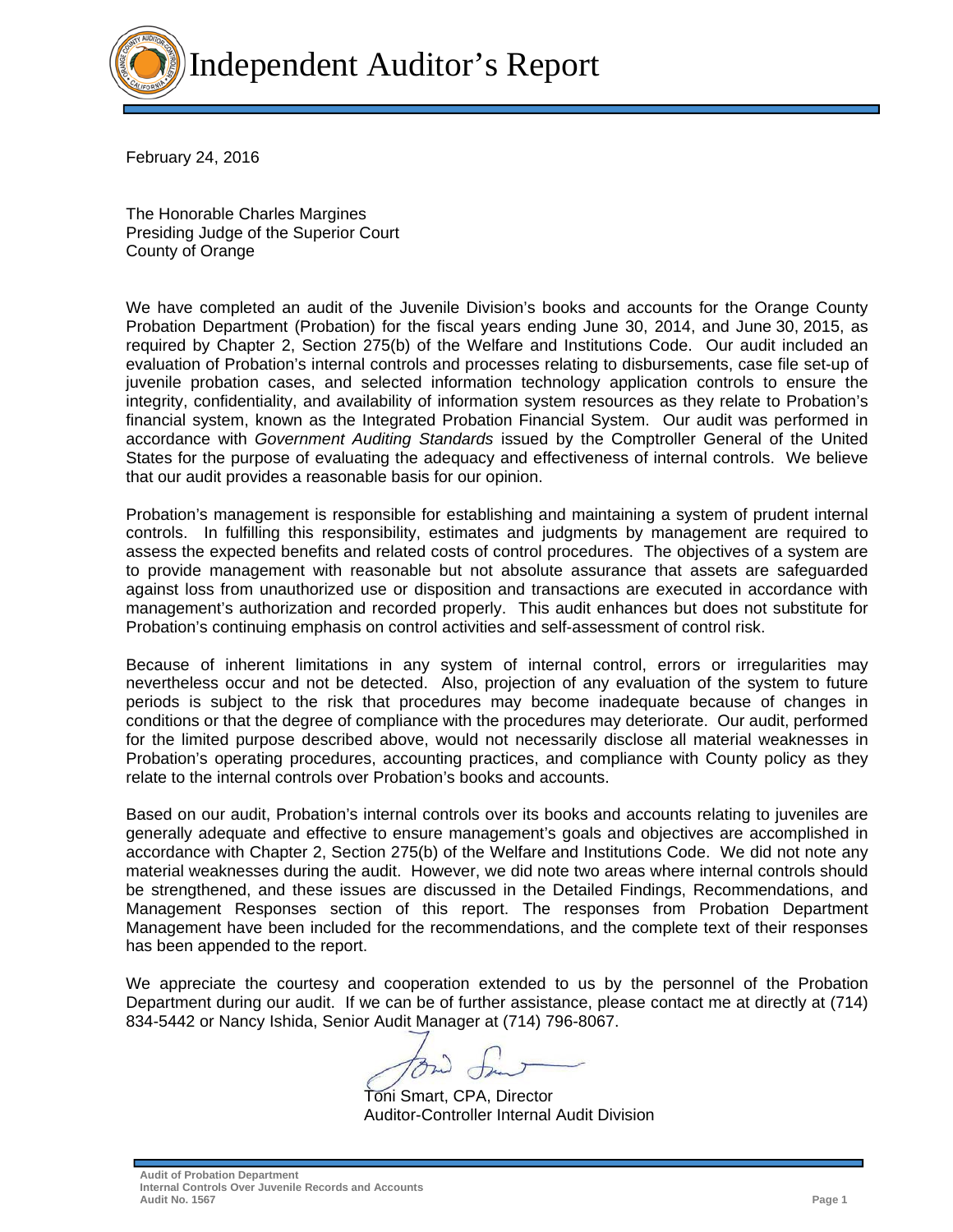

## **OBJECTIVES**

We have completed an audit of the Juvenile Division's books and accounts for the Orange County Probation Department (Probation) for the fiscal years ending June 30, 2014, and June 30, 2015, as required by Chapter 2, Section 275(b) of the Welfare and Institutions Code.

Our audit included an evaluation of Probation's internal controls and processes relating to disbursements, case file management for juvenile probation cases, and selected information technology application controls to ensure the integrity, confidentiality, and availability of information system resources as they relate to Probation's financial system, known as the Integrated Probation Financial System (IPFS). Our audit was performed in accordance with the *Government Auditing Standards* issued by the Comptroller General of the United States for the purpose of evaluating the adequacy and effectiveness of internal controls. We believe that our audit provides a reasonable basis for our opinion.

## **RESULTS**

Based on our audit, Probation's internal controls over its books and accounts relating to disbursements and case file management of juvenile cases are generally adequate and effective to ensure management's goals and objectives are accomplished in accordance with Chapter 2, Section 275(b) of the Welfare and Institutions Code. However, we identified one control deficiency related to timely data input and another related to segregation of duties.

These issues are discussed in the Detailed Finding, Recommendation, and Management Response section of this report. The responses from Probation have been included for the recommendations and the complete text of their responses has been appended to the report. See Attachment A for a description of report item classifications. Brief descriptions of the recommendations are listed below:

## **Timely Integrated Probation Financial System (IPFS) Set-up of Juvenile Cases**

Ensure that juvenile cases are set up in IPFS within a timely period.

## **Information Technology (IT) Application Control**

Segregate the Information Technology Division's roles so that no user has both operational and system roles.

## **BACKGROUND**

The Orange County Probation Department is a criminal justice agency whose primary focus is on adult and juvenile offenders who are charged with or convicted of crimes. Probation is one of the County departments that have been impacted by the State's AB109 Prison Realignment Program which requires the Probation Department to supervise a new population of adult offenders. Probation is divided into three key service bureaus: Juvenile Intake and Detention, Field Operations, and Operations Support.

These bureaus are managed by a Chief Probation Officer, three Chief Deputy Probation Officers, and fifteen Division Directors. The Probation Department operates four juvenile correctional institutions that have a combined state-rated capacity of 738 beds. These include the secure detention facility at Juvenile Hall as well as three non-secure juvenile institutions: Joplin Youth Center, the Youth Guidance Center, and the Youth Leadership Academy.

Probation protects the community by conducting investigations for the court, enforcing court orders, assisting victims, and facilitating the re-socialization of offenders. Probation is headed by the Chief Probation Officer and, based on the 2012 Probation Department Business Plan, employs about 1,300 regular employees.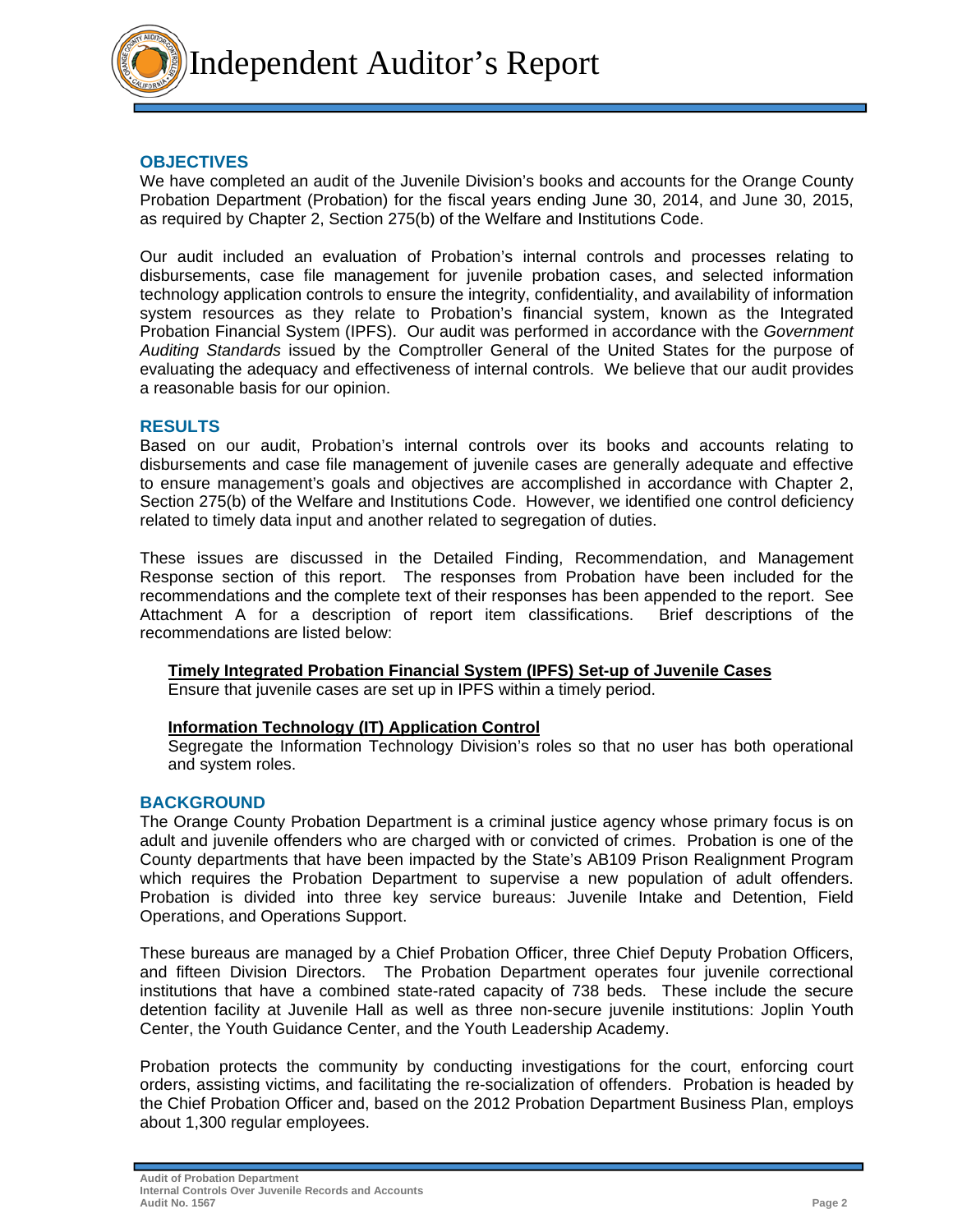Independent Auditor's Report

The department also utilizes the services of about 541 volunteers who are essential in carrying out the department's mission and vision.Probation officers supervise approximately 13,150 adult and 5,775 juvenile offenders. The main goal of the Probation Department is to reduce recidivism.

Probation has the fiduciary responsibility for a variety of monies, including monies for fines, fees, penalty assessments, restitution to victims, and charges for services provided. Probation uses its IPFS system to record the receipt and payment of these monies. Probation maintains trust funds that are used for the collection and disbursement of monies. Probation also administers a number of federal and state grant programs.

## **SCOPE AND METHODOLOGY**

Our audit focused on Probation's internal controls and processes over trust fund reconciliations, disbursements, the Ward Welfare Fund, case file management of juvenile probation cases, and selected information technology application controls to ensure that the IPFS application has adequate controls in place to ensure that the information processed is accurate and complete. The audit period covered the two fiscal years ending June 30, 2014, and June 30, 2015. Chapter 2, Section 275(b) of the Welfare and Institutions Code requires an audit of the books and accounts relating to juvenile cases. Although the Probation Department oversees both adult and juvenile cases, we limited our audit to include juvenile cases and related issues. The main trust funds we reviewed were Fund 347 (Probation Trust Fund) and Fund14R (Ward Welfare Fund). Although Fund 347 includes both adult and juvenile monies, we limited our testing to juvenile transactions. Our information technology procedures included the testing of application controls.

Our methodology included inquiry, auditor observation, and testing of pertinent documentation for the purpose of assessing the adequacy and effectiveness of Probation's internal controls and processes. Our planning process included an analysis of internal controls based on the Committee of Sponsoring Organizations of the Treadway Commission (COSO) framework and considered risks that could potentially impact the audit.

## **FOLLOW-UP PROCESS**

Please note we have a structured and rigorous **Follow-Up Audit** process in response to recommendations and suggestions made by the Audit Oversight Committee (AOC) and the Board of Supervisors (BOS). Our **First Follow-Up Audit** will begin at six months from the official release of the report. A copy of all our Follow-Up Audit reports is provided to the BOS as well as to all those individuals indicated on our standard routing distribution list.

The AOC and BOS expect that audit recommendations will typically be implemented within six months and often sooner for significant and higher risk issues. Our **Second Follow-Up Audit** will begin at six months from the release of the first Follow-Up Audit report, by which time **all** audit recommendations are expected to be addressed and implemented. We bring to the AOC's attention any audit recommendations we find still not implemented or mitigated after the second Follow-Up Audit. Such open issues appear on the AOC agenda at their next scheduled meeting for discussion.

## **MANAGEMENT'S RESPONSIBILITIES FOR INTERNAL CONTROLS**

In accordance with the Auditor-Controller's County Accounting Manual Section S-2, Internal Control Systems: "All County departments/agencies shall maintain effective internal control systems as an integral part of their management practices. This is because management has primary responsibility for establishing and maintaining the internal control system. All levels of management must be involved in assessing and strengthening internal controls."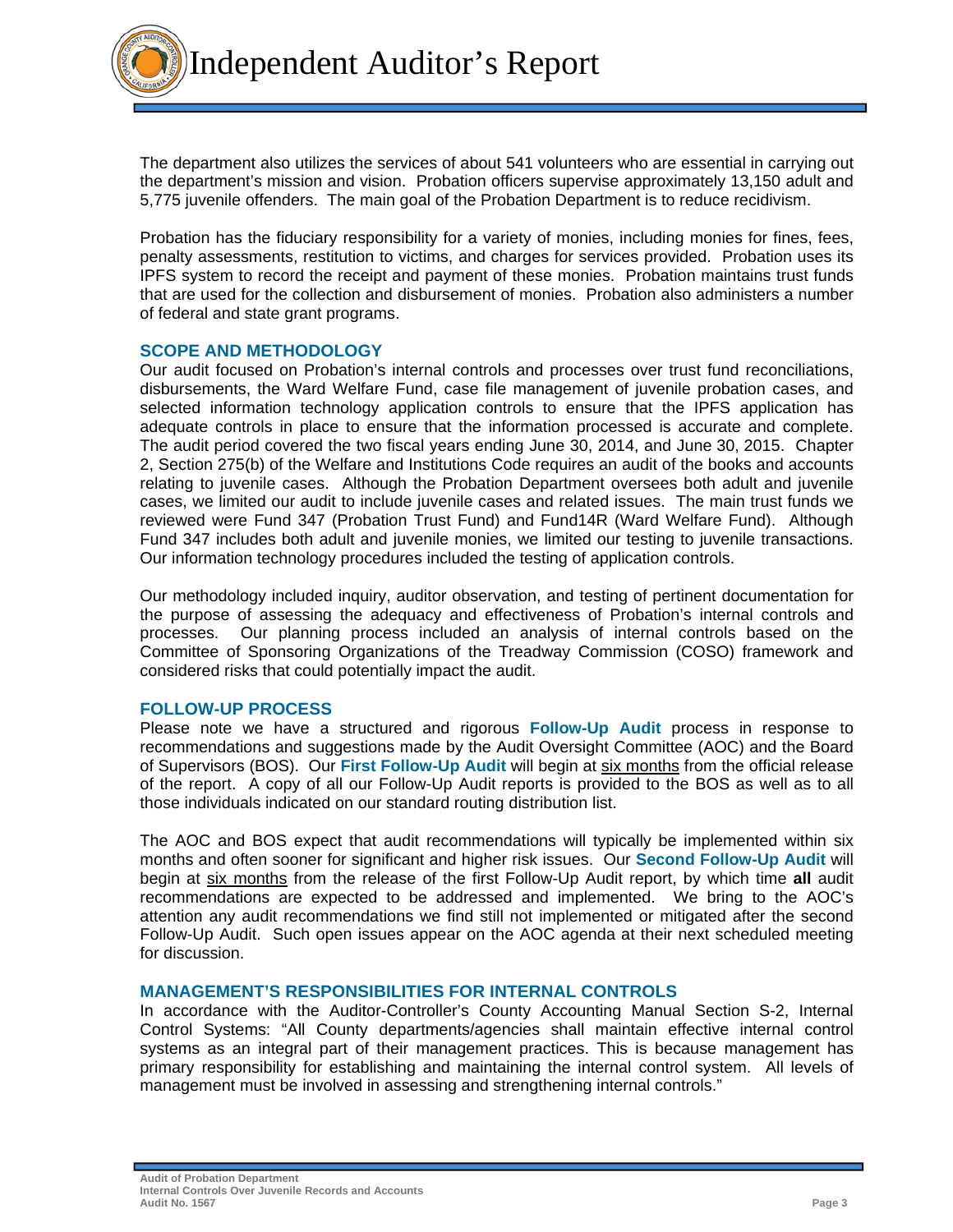Independent Auditor's Report

Control systems shall be continuously evaluated by Management and weaknesses, when detected, must be promptly corrected. The criteria for evaluating an entity's internal control structure is the Committee of Sponsoring Organizations (COSO) control framework. Our Internal Control Audit enhances and complements, but does not substitute for the Probation Department's continuing emphasis on control activities and self-assessment of control risks.

#### **Inherent Limitations in Any System of Internal Control**

Because of inherent limitations in any system of internal controls, errors or irregularities may nevertheless occur and not be detected. Specific examples of limitations include, but are not limited to, resource constraints, unintentional errors, management override, circumvention by collusion, and poor judgment. Also, projection of any evaluation of the system to future periods is subject to the risk that procedures may become inadequate because of changes in conditions or the degree of compliance with the procedures may deteriorate. Accordingly, our audit would not necessarily disclose all weaknesses in the Probation Department's operating procedures, accounting practices, and compliance with County policy.

The Auditor-Controller Internal Audit Division is available to partner with your staff so that they can successfully implement or mitigate difficult audit recommendations.

#### **ACKNOWLEDGEMENT**

We appreciate the courtesy extended to us by the personnel of the Probation Department during our audit. If you have any questions regarding our audit, please contact me directly at 834-5442, or Nancy Ishida, Senior Audit Manager, at 796-8067.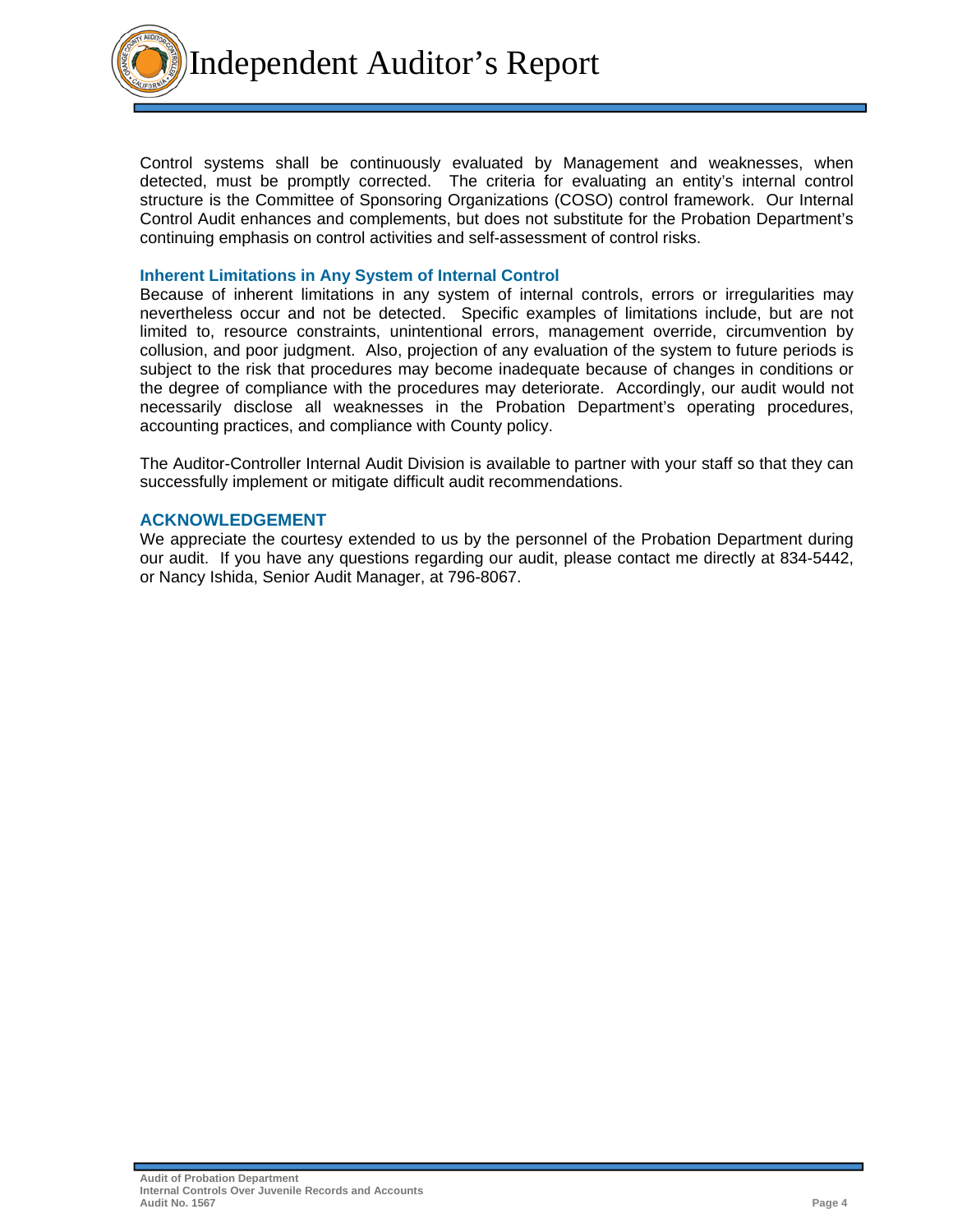

# **Timely IPFS Set-up of Juvenile Cases**

# **Finding No. 1 – IPFS Set-up of Two Juvenile Cases was not Timely (Control Finding)**

## **The case file inputs for two out of twenty sampled cases were not performed timely.**

## **Condition**

We sampled 20 juvenile cases and found that 2 took longer than 30 days from the court dates on their minute orders to set up in IPFS. One case with a court date of October 2013 took 96 business days to set up and the other with a court date of October 2014 took 86 business days.

#### **Criteria**

Probation strives to set up court cases in IPFS as soon as they are submitted. Probation considers set-up to be timely if it is done within one month or 30 days of the court date on the minute order.

#### Cause

Probation began implementation of a new Statement of Cost (SOC) Worklist process in 2013 that automatically creates a list that identifies cases for Probation's accounting office to set up in IPFS, Probation's financial system. Probation's Information Technology Division was building an algorithm to pick up cases for the SOC Worklist during the implementation phase. The two delayed cases occurred during implementation so the SOC Worklist did not pick them up, causing their delayed input into IPFS. The cases were eventually found by Collections or Probation officers and the program algorithms were adjusted accordingly.

#### Effect

The late input of cases into IPFS delays subsequent processes that require financial information from IPFS.

#### **Recommendation No. 1**

We recommend that Probation ensure that juvenile cases are input into IPFS timely.

## **Probation Management Response:**

The Probation Department concurs with the recommendation. As mentioned in the report, these delayed cases occurred during implementation of a new Statement of Cost Worklist process. Probation's Information Technology Department has already adjusted the algorithms based on these cases. Probation will continue to review the case set up process and make changes when needed to prevent future delays in cases from happening again. Probation is also reviewing cases created in the past 6 months to ensure there were no other delayed cases or further adjustments to the algorithm needed at this time.

#### **Information Technology Controls**

Probation should strengthen information technology (IT) internal controls over the proper segregation of duties.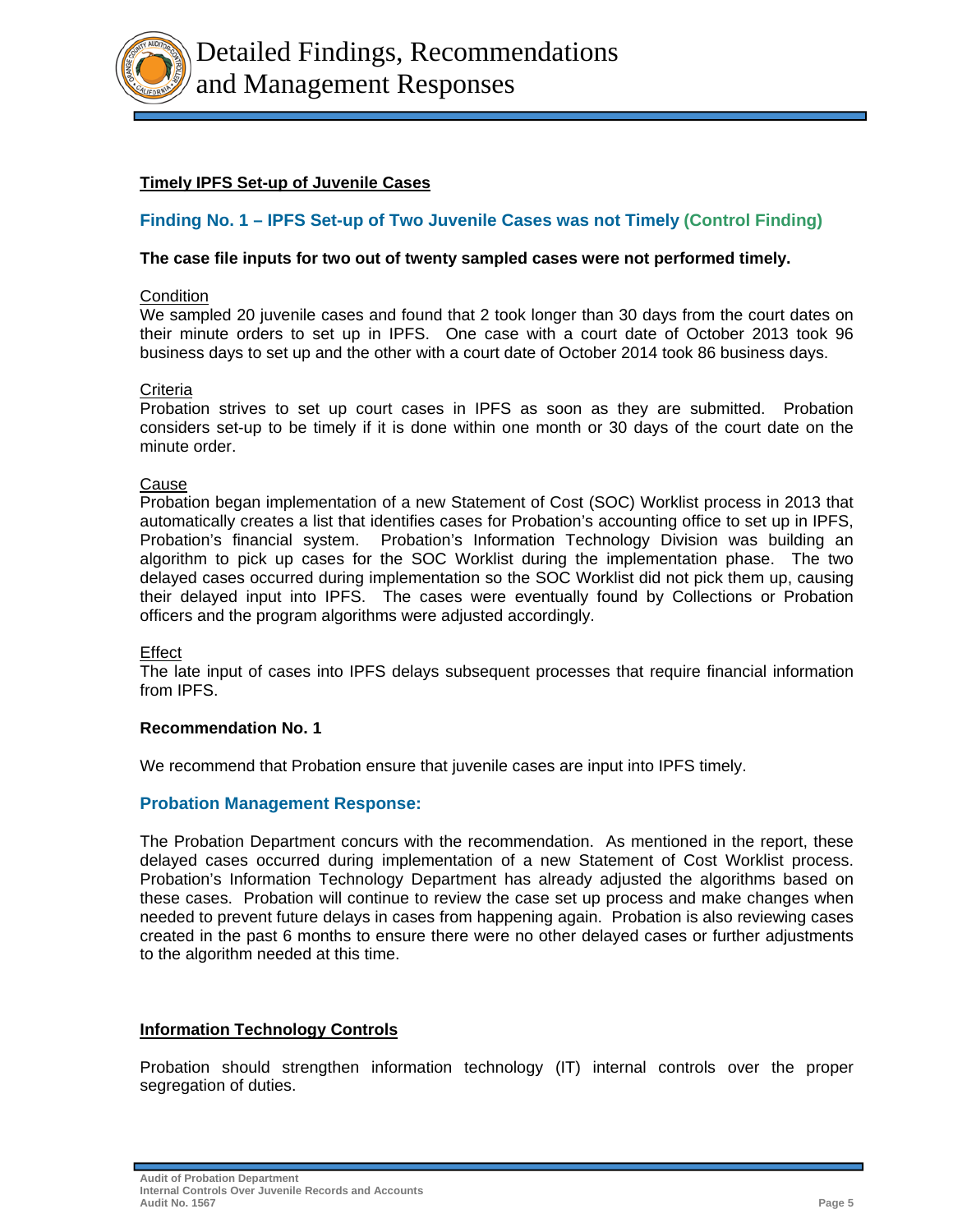

## **Finding No. 2 – IPFS User with Conflicting Roles (Significant Control Weakness)**

## **IPFS Senior Applications Developer had both operational and systems roles resulting in improper segregation of duties.**

## **Condition**

Review of the sampled "IPFS Security Access by Users" report in IPFS showed that the IPFS Senior Applications Developer had both supervisor collection officer roles in addition to system function roles resulting in an improper segregation of duties.

## **Criteria**

The County Accounting Manual S-2 **Internal Control Systems** section 3.1 states, "Key duties such as authorizing, approving or recording transactions, issuing or receiving assets, making payments, and reviewing or auditing shall be assigned to separate individuals to minimize the risk of loss." It is also a best practice to ensure that system programmer roles are adequately segregated from operational user roles.

#### Cause

Due to staffing shortages, the IPFS IT Applications Developer was given operational roles for the purposes of assisting other IPFS users on operational issues. This resulted in the IPFS IT user having both systems and operational roles in IPFS.

#### Effect

The inadequate segregation of system programmer roles from operational user roles increases the risk that unauthorized changes could occur and not be detected.

## **Recommendation No. 2**

We recommend that Probation management ensure that no user has both operational and systems programmer roles so that conflicting roles can be appropriately segregated.

## **Probation Management Response:**

The Probation Department concurs with the recommendation and recognizes the importance of proper segregation of duties. Due to vacancies within the IT Financial System support team, the IT supervisor has temporarily taken over a role that was assigned to one of these vacant positions. Probation is currently recruiting to fill this position. In the meantime, the following procedure is in place to ensure the IT supervisor's access is appropriate:

- The IT supervisor has READ-ONLY access in IPFS.
- When there is a need for the IT supervisor to have certain access rights to IPFS; a request must be sent to the IPFS supervisor, who manages the IPFS functions.
- After the task has been completed, the IPFS supervisor is notified to reset the access in IPFS to the default of READ-ONLY.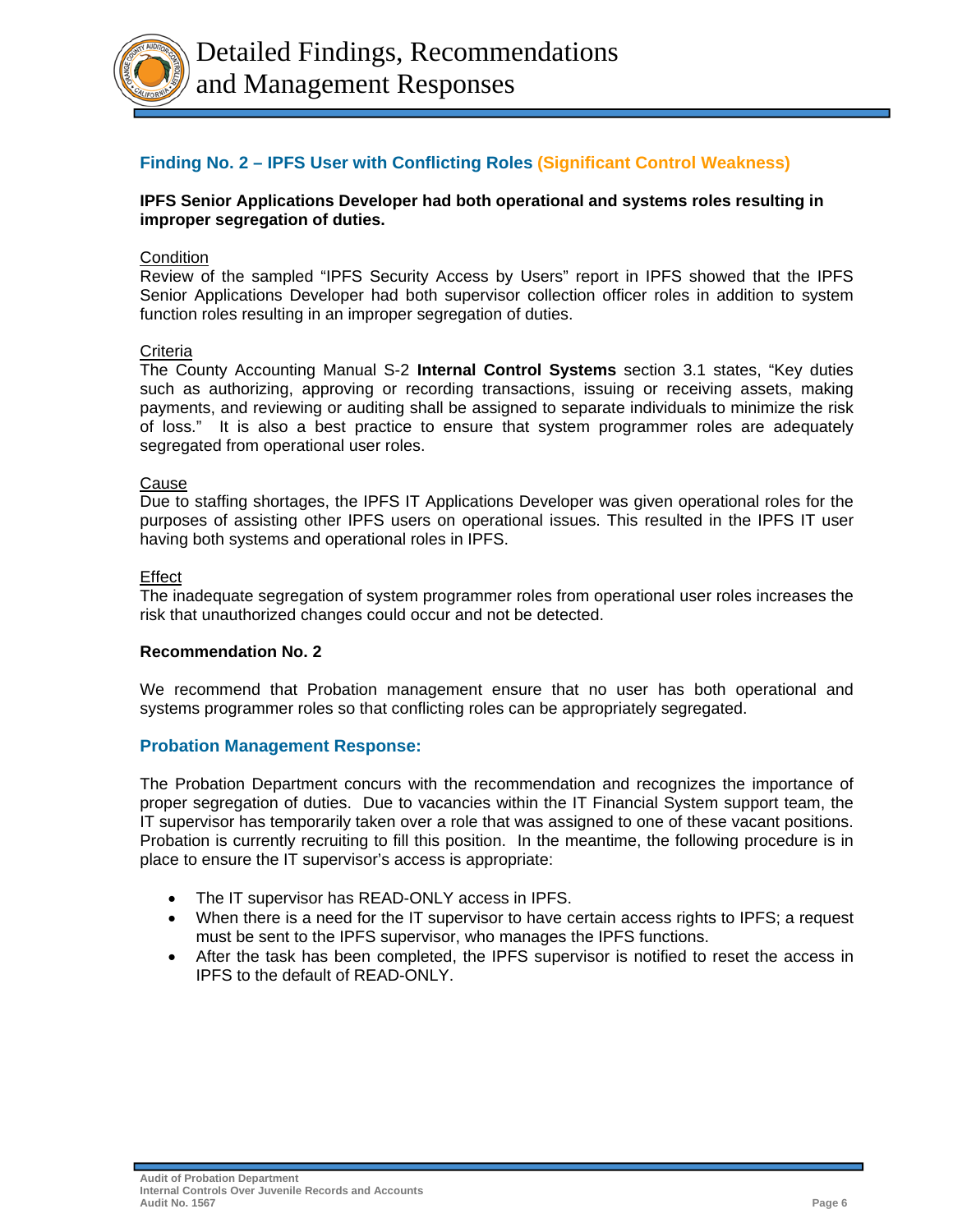Detailed Findings, Recommendations and Management Responses

# **ATTACHMENT A: Report Item Classifications**

For purposes of reporting our audit findings and recommendations, we will classify audit report items into three distinct categories:

## **Critical Control Weaknesses:**

These are Audit Findings or a combination of Auditing Findings that represent critical exceptions to the audit objective(s) and/or business goals. Such conditions may involve either actual or potential large dollar errors or be of such a nature as to compromise the Department's or County's reputation for integrity. Management is expected to address Critical Control Weaknesses brought to their attention immediately.

## **Significant Control Weaknesses:**

These are Audit Findings or a combination of Audit Findings that represent a significant deficiency in the design or operation of internal controls. Significant Control Weaknesses require prompt corrective actions.

## **Control Findings:**

These are Audit Findings concerning internal controls, compliance issues, or efficiency/effectiveness issues that require management's corrective action to implement or enhance processes and internal controls. Control Findings are expected to be addressed within our follow-up process of six months, but no later than twelve months.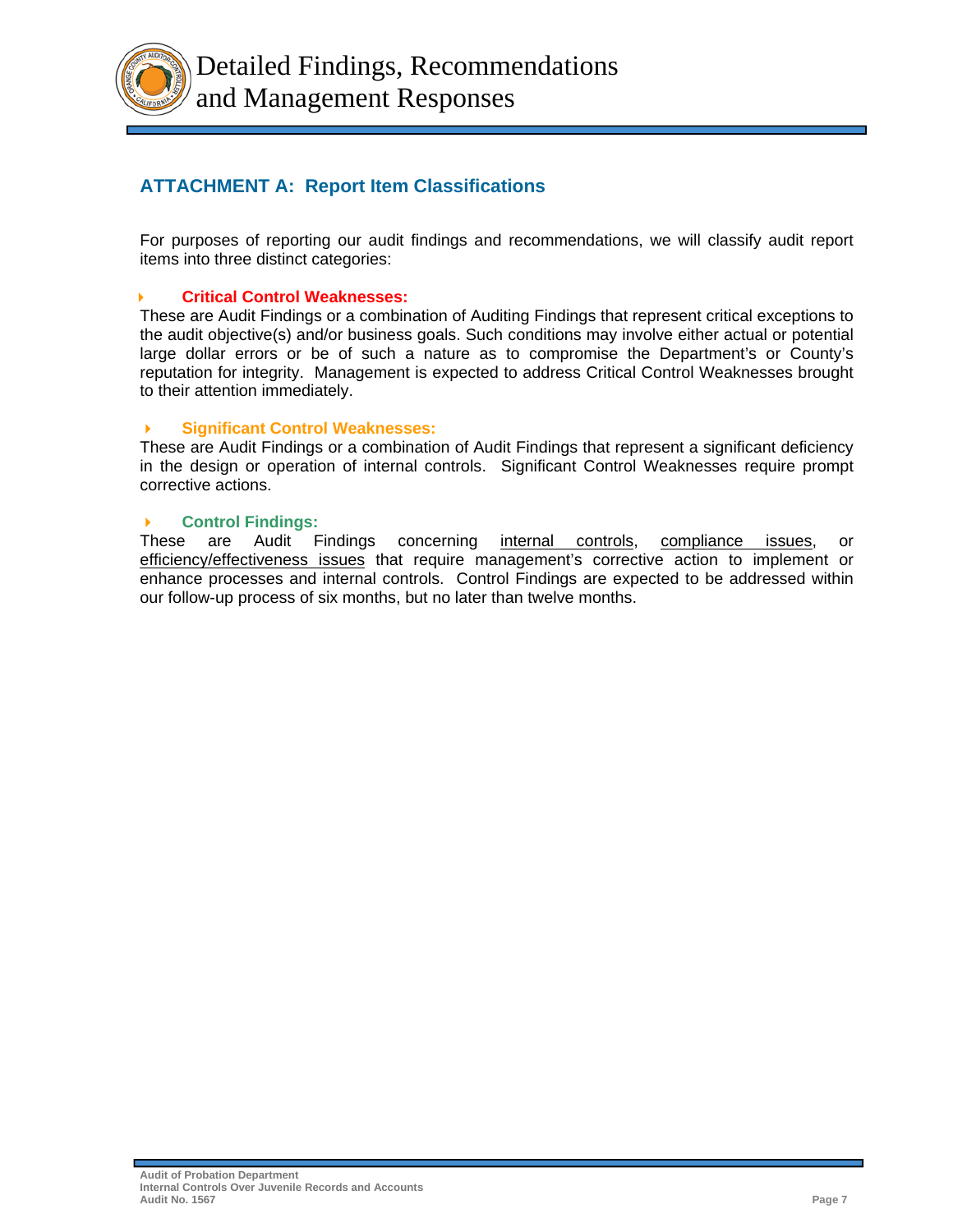

# **ATTACHMENT B: Probation Management Responses**

**STEVEN J. SENTMAN**<br>CHIEF PROBATION OFFICER ORANGE COUNTY TELEPHONE: (714) 569-2000 1055 N. MAIN STREET, 5<sup>TH</sup> FLOOR<br>SANTA ANA, CA 92701 robation MAILING ADDRESS: P.O. BOX 10260<br>SANTA ANA, CA 92711-0260 February 24, 2016 Toni Smart, CPA, Director Auditor-Controller Internal Audit County of Orange 12 Civic Center Plaza Room 200 Santa Ana, CA 92702 Attention: Nancy Ishida, Senior Audit Manager Please see below for our responses to the finding identified during your audit of the books and accounts of juvenile transactions of the County of Orange Probation Department for the two fiscal years ended June 30, 2014 and June 30, 2015. **Timely IPFS Set-up of Juvenile Cases** Finding No. 1 - IPFS Set-up of Two Juvenile Cases was not Timely (Control Finding) The case file inputs for two out of twenty sampled cases were not performed timely. **Probation Management Response:** The Probation Department concurs with the recommendation. As mentioned in the report, these delayed cases occurred during implementation of a new Statement of Cost Worklist process. Probation's Information Technology Department has already adjusted the algorithms based on these cases. Probation will continue to review the case set up process and make changes when needed to prevent future delays in cases from happening again.-Probation is also reviewing cases created in the past 6 months to ensure there were no other delayed cases or further adjustments to the algorithm needed at this time. **Information Technology Controls** Finding No. 2 - IPFS User with Conflicting Roles (Significant Control Weakness) IPFS Senior Applications Developer had both operational and systems roles resulting in improper segregation of duties. **Probation Management Response:** The Probation Department concurs with the recommendation and recognizes the importance of proper segregation of duties. Due to vacancies within the IT Financial System support team, the IT supervisor is has temporarily taken over a role that was assigned to one of these vacant positions. Probation is